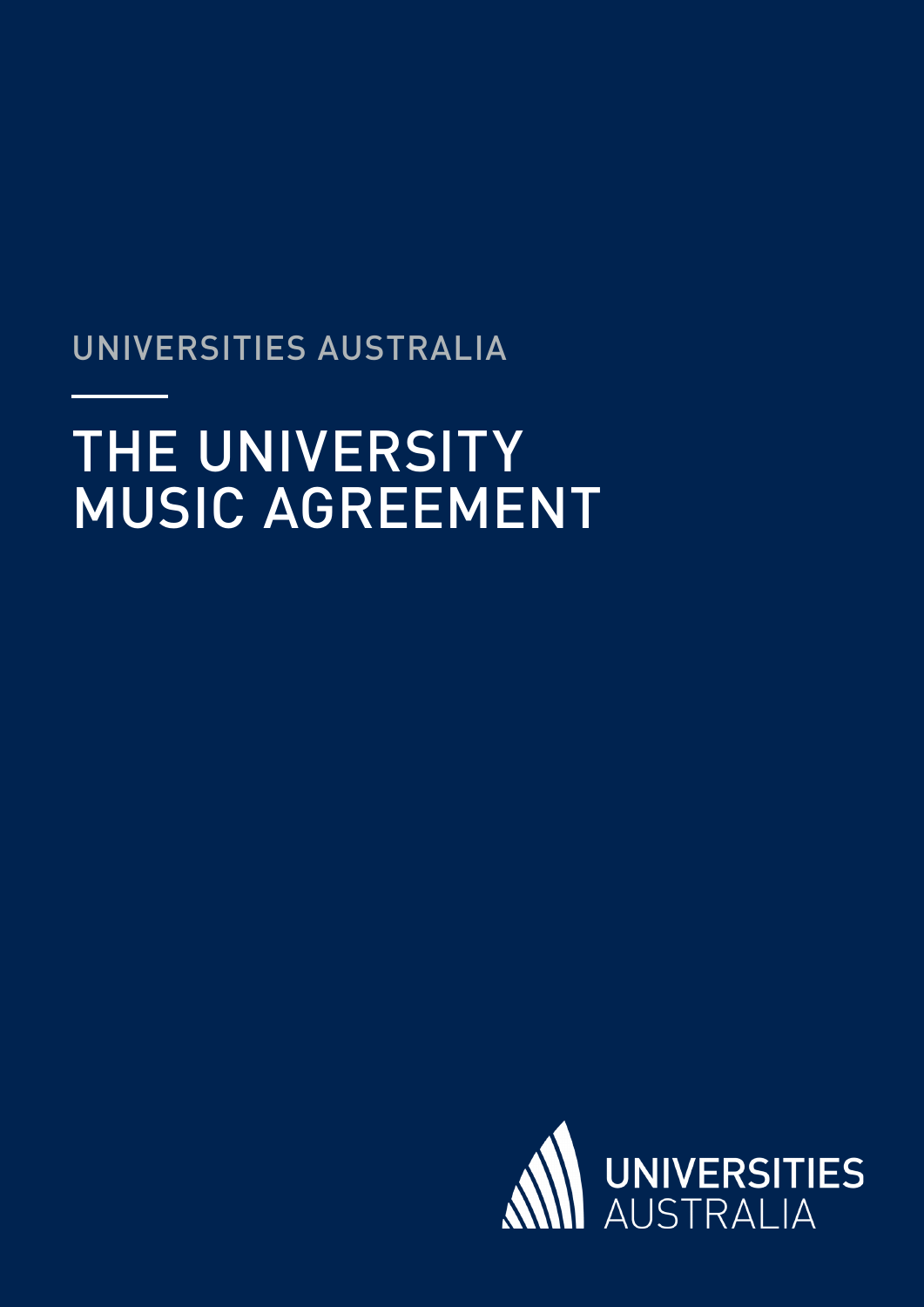### **CONTENTS**

| <b>Part A - Music copyright</b>            |    |  |
|--------------------------------------------|----|--|
| The copyright in the musical work          | 4  |  |
| The copyright in the sound recording       |    |  |
| The licensors                              | 5  |  |
| <b>Part B - The Agreement</b>              | 6  |  |
| Tier One - Performing and recording        | 7  |  |
| Performing music                           | 7  |  |
| University businesses                      | 8  |  |
| Using and making recordings and videos     | 9  |  |
| Synchronisations                           | 9  |  |
| Tier Two - Using print music               |    |  |
| Agreement administration                   |    |  |
| Invoices                                   | 15 |  |
| Survey                                     | 15 |  |
| <b>Part C - Frequently Asked Questions</b> |    |  |
| Performances                               | 16 |  |
| Recordings and synchronisations            | 17 |  |
| Other questions                            | 18 |  |

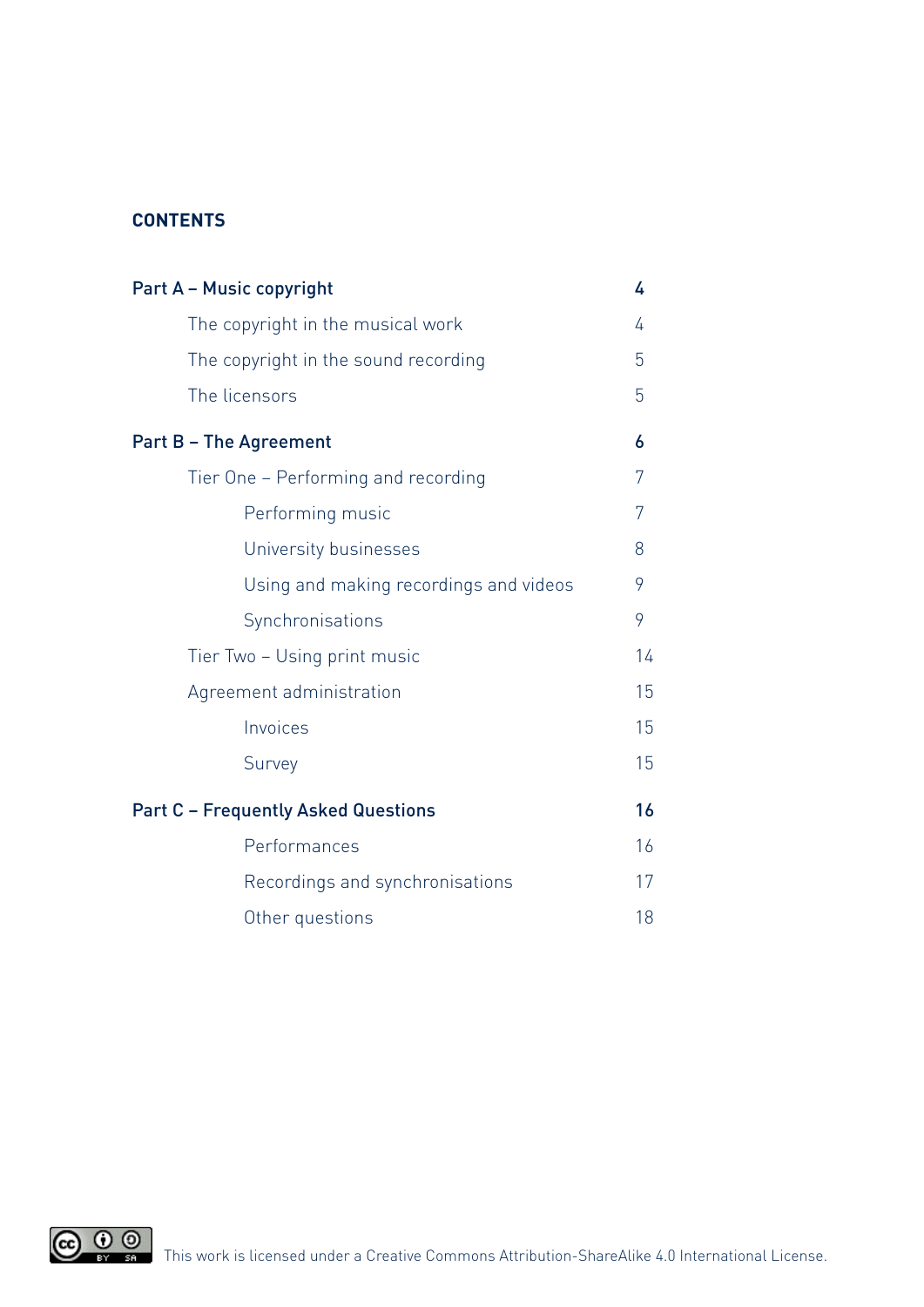## ALL 39 UNIVERSITIES AUSTRALIA MEMBERS HAVE A LICENCE TO COVER THEM FOR CERTAIN USES OF MUSIC AT THEIR INSTITUTION. THAT LICENCE IS GRANTED FROM APRA, AMCOS, ARIA AND PPCA FOR THE USE OF BOTH MUSIC AND SOUND RECORDINGS.

THIS DOCUMENT HAS THREE PARTS:

- Part A Music copyright
- Part B The agreement terms
- Part C Frequently Asked Questions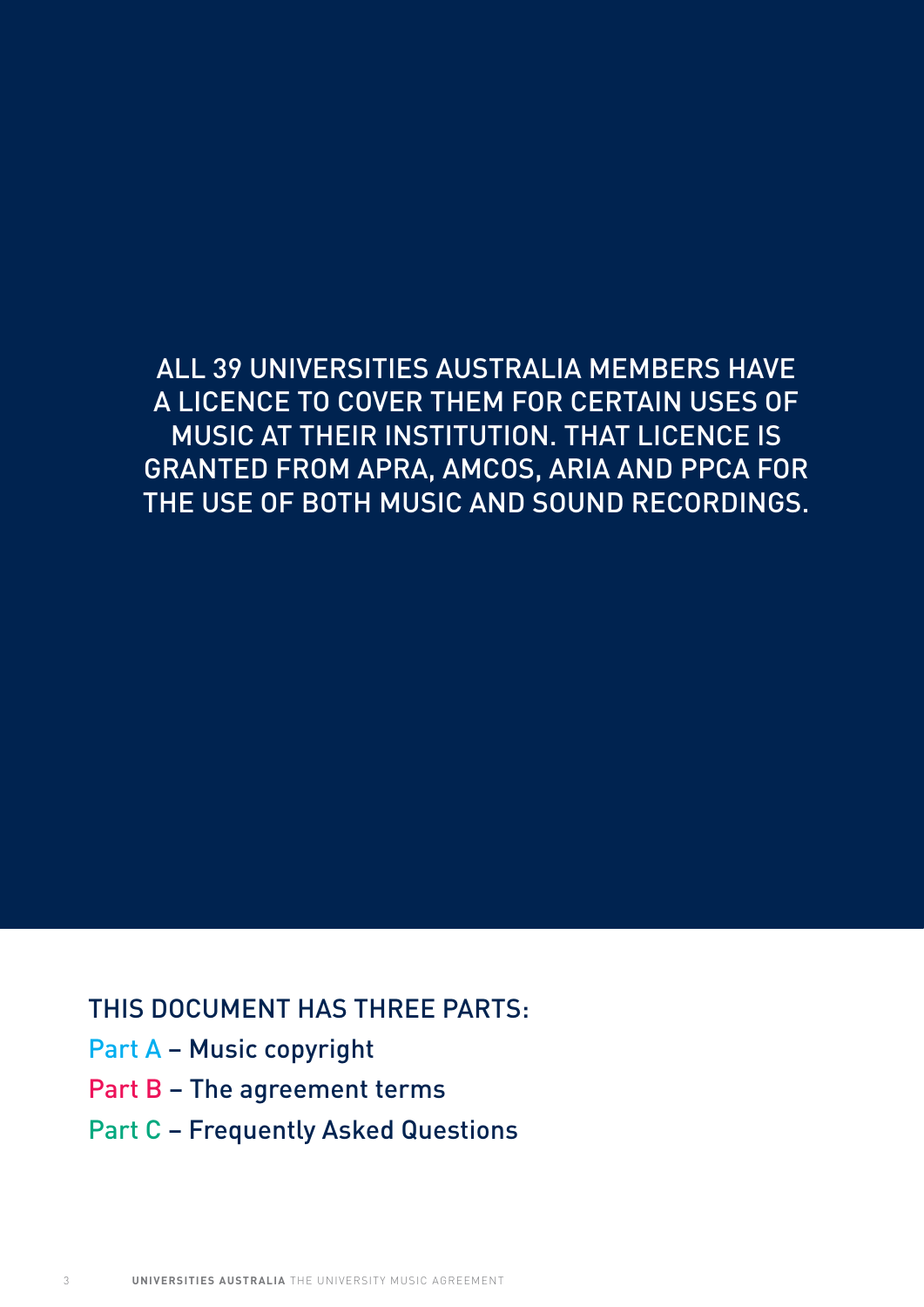## **PART A - MUSIC COPYRIGHT**

Music copyright is complicated. Unlike other kinds of works, musical works have many different layers of copyright that need to be considered.

### **THE COPYRIGHT IN THE MUSICAL WORK**

- Firstly, there is the copyright in the music itself, that is, the notes that make up the melody that form the work. 1
- $2$  Secondly, there is the copyright in the lyrics if there are any.

The person who wrote the music is not always the person who wrote the lyrics.

And sometimes there can be multiple people who wrote the music and/or the lyrics.

There could be one person who wrote the music and the lyrics all by themself.

Or there could be five people who wrote the music together and two people who wrote the lyrics which means there are seven possible copyright owners in total.

Thirdly, there is the copyright in printed edition. This is usually vested 3 in the publisher that caused the work to be printed but these rights can sometimes change hands.

This means you could be dealing with multiple copyright owners who are individual people or who are publishers.

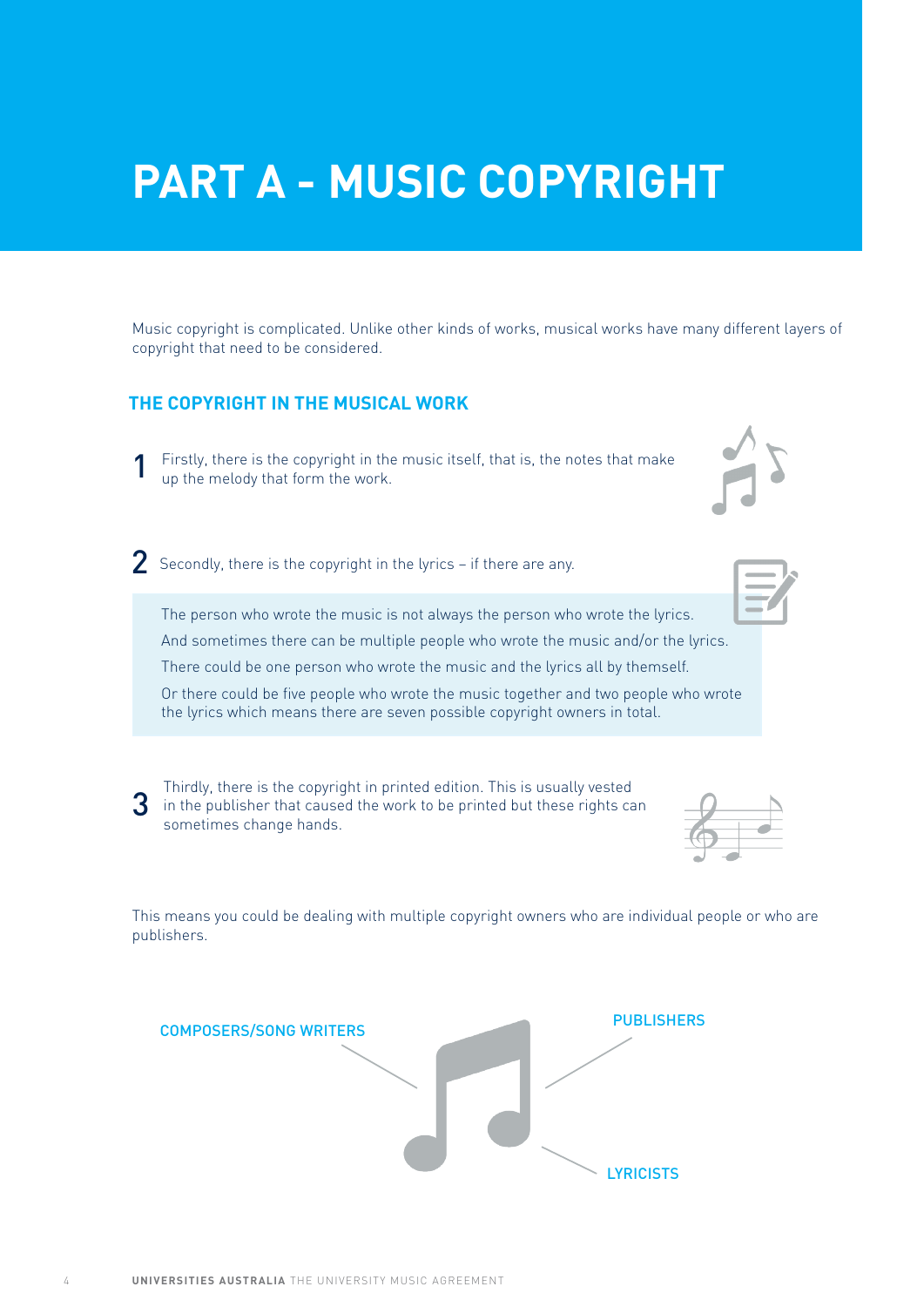#### **THE COPYRIGHT IN THE SOUND RECORDING**

If a musical work is recorded, there is a separate copyright protecting the sound recording to the one protecting the musical work.

The owner of the sound recording copyright could be the performing artist. Just like with composers and lyricists, there could be one performing artist, or there could be a whole band of people.

5 Usually a record label is the one to make the sound recording available to the public so they too could have a share in the copyright in the sound recording. Again, there could be one label involved or maybe more.



To break it down, here are the possible rights holders to consider when it comes to music copyright ownership:

| <b>Musical notation</b> | Composer(s)/songwriter(s)                                 |
|-------------------------|-----------------------------------------------------------|
| Lyrics                  | Lyricist(s)                                               |
| Musical work as a whole | Composer(s)/songwriter(s) lyricist(s)<br>and publisher(s) |
| Sound recording         | Recording artist(s) and record<br>label(s)                |

#### **THE LICENSORS**

These four organisations are the licensors that are party to the agreement with Universities Australia:

APRA is the Australasian Performing Right Association and it has the exclusive right to license the public performance (and communication) of musical works on behalf of its songwriter/composer/lyricist members.

AMCOS is the Australasian Mechanical Copyright Owners Society and it has the exclusive right to license the reproduction of musical works on behalf of its composer/songwriter/lyricist and publisher members.

PPCA is the Phonographic Performance Company of Australia and it has the non-exclusive right to license the public performance (and communication) of sound recordings on behalf of its performing artist and record label licensors.

ARIA is the Australian Record Industry Association and it has the non-exclusive right to license the reproduction of sound recordings on behalf of its performing artist and record label members.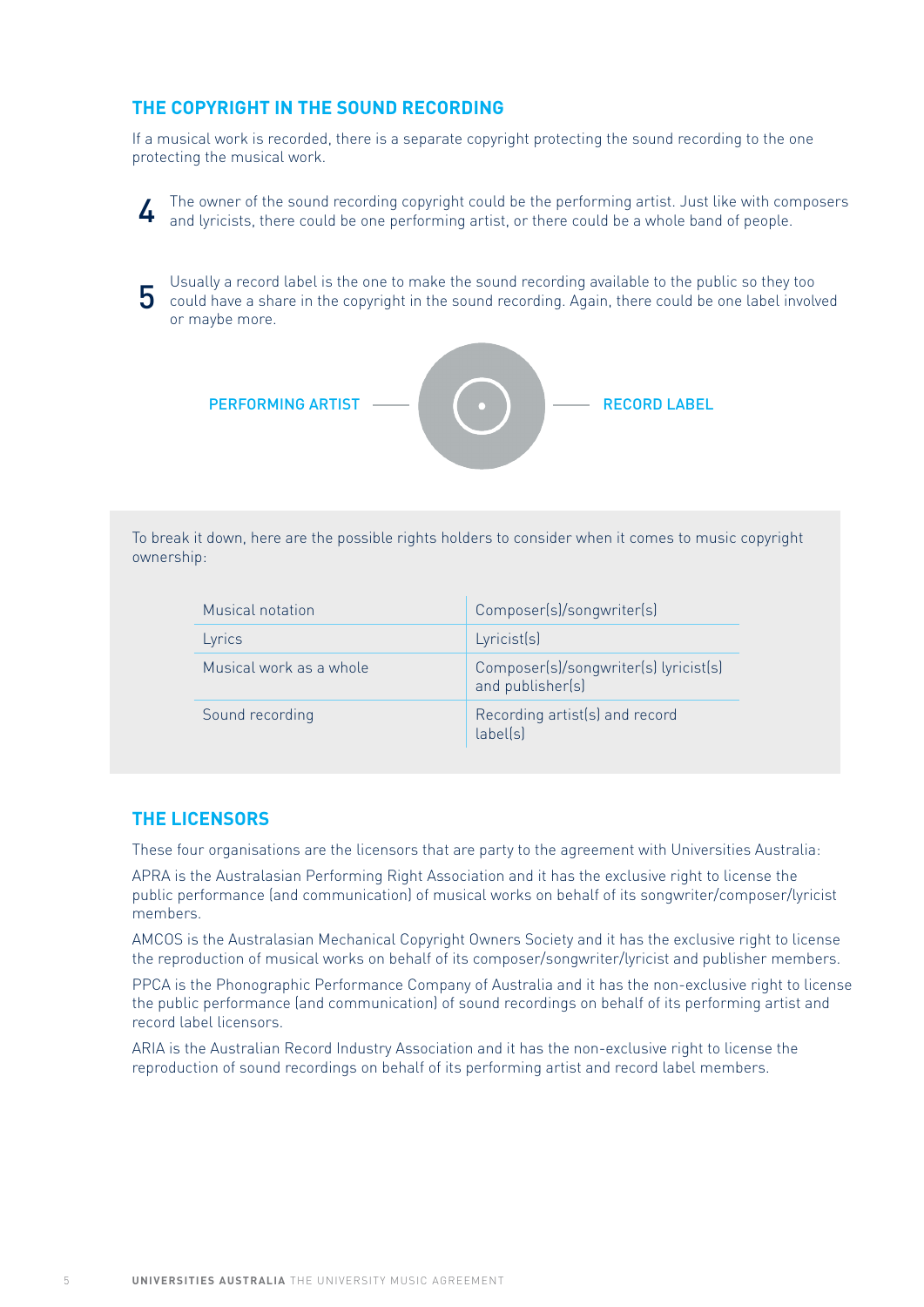## **PART B - THE AGREEMENT**

### First it is important to understand some key terms that we use throughout this document.

EDUCATIONAL PURPOSE – This means that the use of music has to be connected with a particular course of instruction or study or for the research purposes of the University. It also includes the administration of the course. Things like entertainment, marketing and advertising do not fall into this definition. Similarly, University activities (defined below) are not always for educational purposes but sometimes they do cross over.

UNIVERSITY ACTIVITY – This means that the use of music is undertaken by the University for an activity it is organising or authorising. This includes teaching, learning, research, extra-curricular activities, community engagement and other activities undertaken by the University. These must be non-commercial activities so again, advertising and marketing do not fall into the definition of a University activity. Furthermore, this definition does not cover third-party activities such as art exhibitions put on by a third-party in a University space.

UNIVERSITY EVENT – This means and event or occurrence that you promote – to the University or wider community – such as a concert, recital, play, open day/week, NAIDOC week celebration, food truck night, movie night, alumni evening, patrons' dinner. It does not have to be a one-off occurrence to be an event – it may be a week-long O-Week that is made up of multiple events across the week and across the University. Events do not have to be held on the campus to qualify as University events but they must be organised/authorised by the University, not by a third party or a promotor. University events and activities may cross over, as may educational purposes and University events. While the definitions may not always clearly apply to what you are doing you should make the most accurate assessment that you can.

**BACKGROUND MUSIC** – This means music that is intended to be heard passively, not as the main feature. It is ambient music rather than music that is meant to be actively listened to.

**FEATURED MUSIC** – This means music that is meant to be actively listened to or forms a main part of the reason for the event. This includes things like concerts, recitals, DJs, karaoke, interactive music, etc.

SYNCHRONISATION – This means to put music together with video footage. Synchronisations can be made 'in-context' which means you are capturing the music at the same time as you are capturing the video footage (for example, you are recording a concert or recital). Synchronisations can also be made 'post-production' which means you have some video footage and you use editing software to put music behind that footage (for example, making a short film).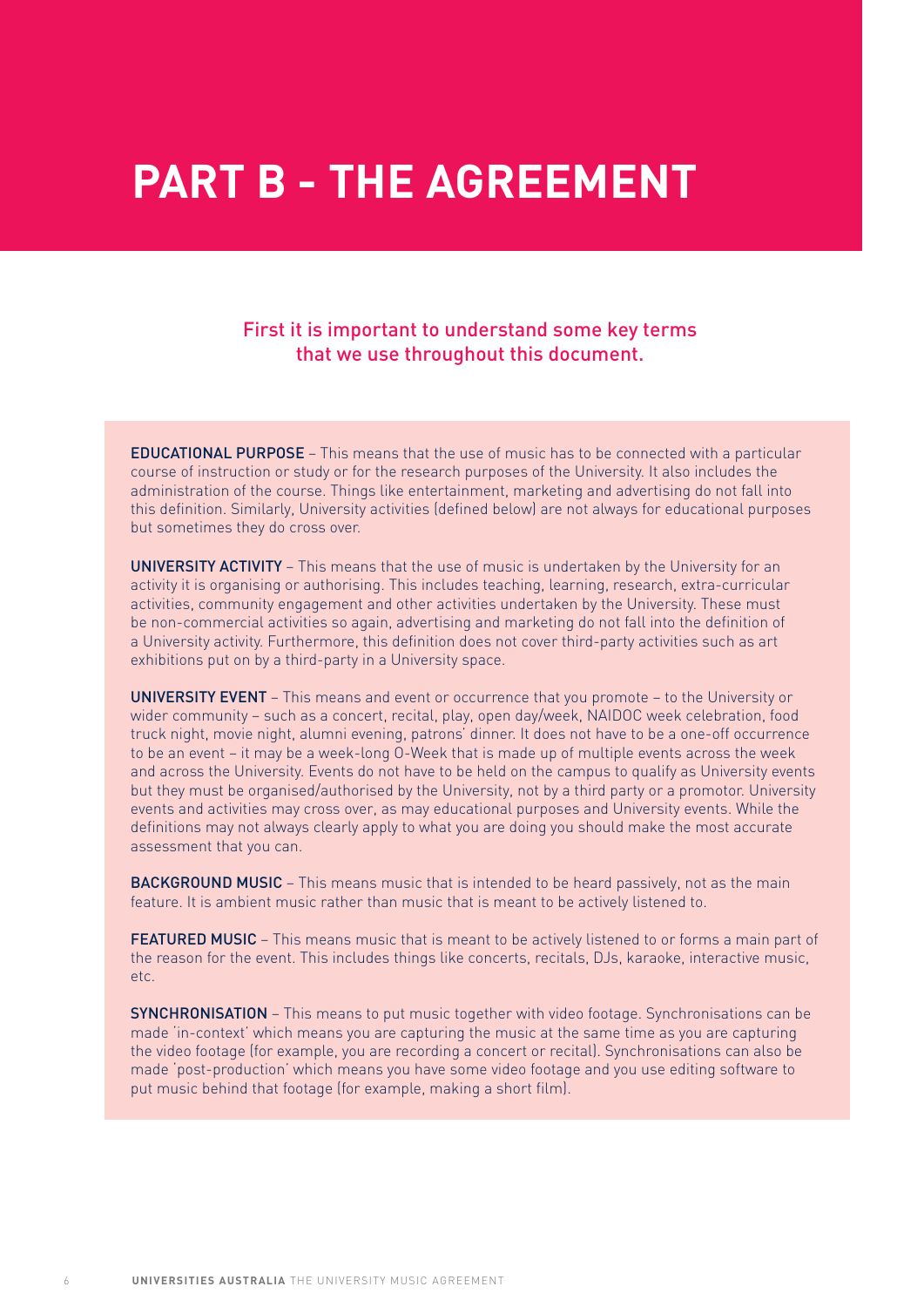### **TIER ONE – PERFORMING AND RECORDING**

If a musical work is recorded, there is a separate copyright protecting the sound recording to the one protecting the musical work.

Tier one covers the following kinds of uses:

- the performance of musical works and sound recordings
- the communication of musical works and sound recordings
- using musical works and sound recordings in audio-visual circumstances
- using musical works and sound recordings in audio-only circumstances.

#### PERFORMING MUSIC

The agreement allows Universities to perform music in the below circumstances. When we say 'perform music' throughout this document we mean both perform musical works live such as at a concert, or to cause sound recordings to be heard by playing them over speakers.

You can perform music:

- at University events where ticket prices are less than \$40 (plus GST) per person
- at University graduation ceremonies (ticket price is irrelevant for graduation ceremonies)
- for educational purposes
- as background music in University spaces (these are businesses that are 100% owned by the University such as cafes, retail shops, health centres, galleries, canteens, etc)
- in a University childcare centre (as long the centre is only providing care for the children of University staff and students, not the general public)
- at a University gym (as long as the gym is only open to University staff and students, not the general public)
- in the workplace for the benefit of University staff (this includes putting music on your telephone hold system or playing music at staff events such as Christmas parties).

University performances can be live streamed if they are performances given at a University event, a graduation ceremony or for educational purposes. There are limitations around how these streams can take place and how long they can stay online. A live stream is considered to be a synchronisation so you need to consult the 'Synchronisation' section below regarding how you can make and use a live stream in reliance on this agreement.

There are some caveats regarding the performance of music under this licence. You should consult Schedule G of the agreement for all of these caveats, but they include (but are not limited to)

Universities cannot:

- perform Grand Right Works in their entirety (Grand Right Works are usually musicals for which the music has been specifically written – like Wicked or Les Miserables or Rent)
- perform works in a Dramatic Context (this means that if you want to use music in a live stage production that uses a storyline and has one or more narrators or characters then you will need to seek further licensing from APRA)
- perform copyright choral works of more than 20 minutes' duration
- perform any copyright work to which they have changed the lyrics or turned into a burlesque
- use featured music in University businesses unless they are childcare centres or gyms (noting that those childcare centres and gyms are only covered if they are for staff and students only) (See the FAQs for the difference between featured and background music)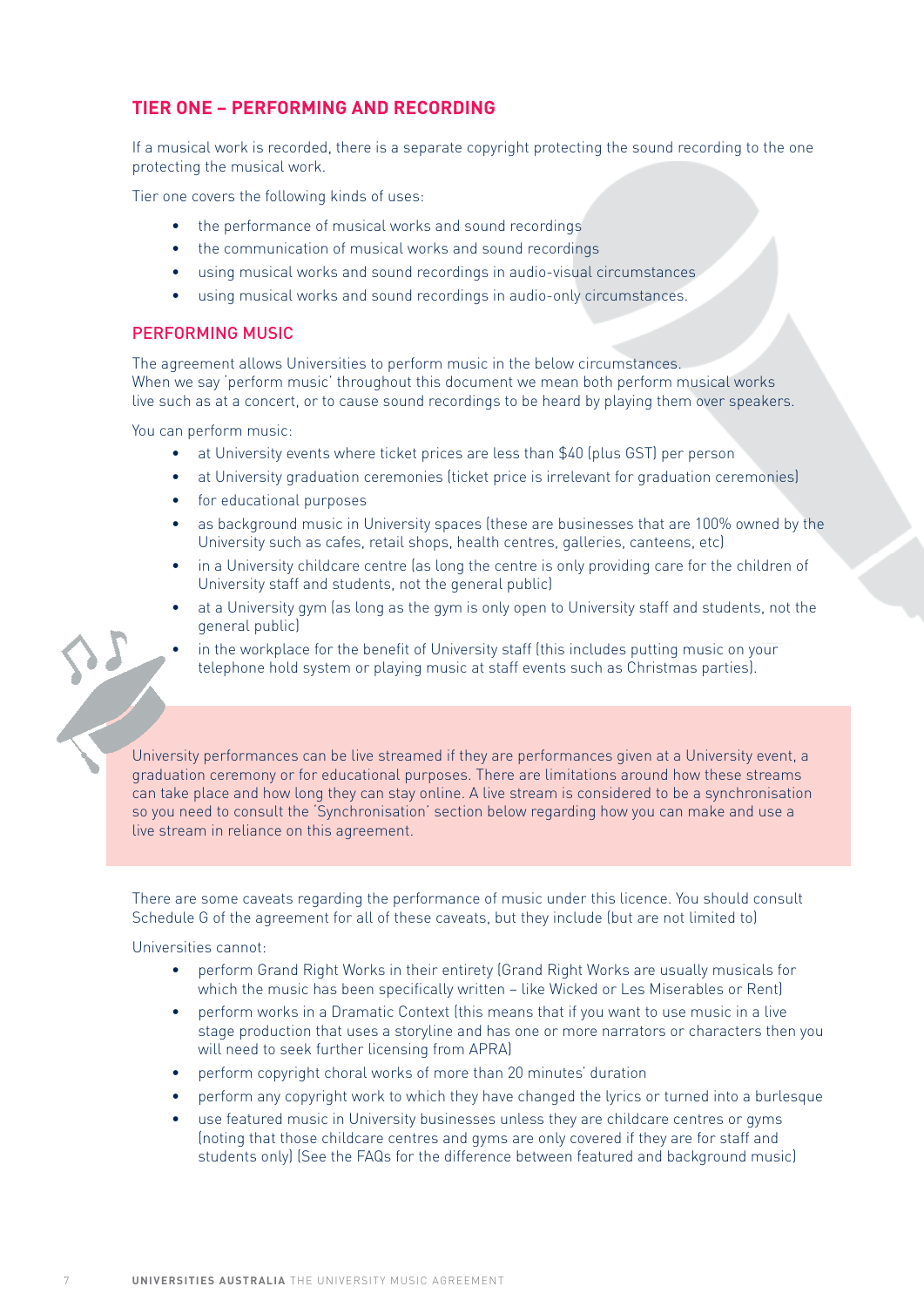#### UNIVERSITY BUSINESSES

If the business is owned and operated 100% by the University then it can play background music. It is important to note that this only applies to non-profit University businesses that are not open to the public, except if they are:

- retail businesses
- art galleries
- museums
- food and beverage businesses.

These four kinds of businesses can be open to the public and still rely on this agreement but they must be owned and operated by the University.

For all other University businesses like health centres or administration areas to rely on this agreement they need to operate for staff and student use only, they cannot be open to the general public.

University businesses covered by this agreement can only play background music – they cannot put on events or play featured music. There are two exceptions to this rule though – gyms and childcare centres. If the gym or childcare centre is 100% owned and operated by the University for use by staff and students only then it may play music as both background or featured music. (In the case of a gym featured music would be used in a class. In the case of a childcare centre featured music may be used for dance time, concerts or plays put on by the children for example.)

Below are some checklists to assist.

#### Retail, art gallery, museum or food and beverage business:

| Open to the public or for the University community? |          |  |
|-----------------------------------------------------|----------|--|
| Owned and operated by the University?               |          |  |
| Playing background music only?                      |          |  |
|                                                     | Covered! |  |
| Other kind of businesses:                           |          |  |
| Operating for staff and student use only?           |          |  |
| Owned and operated by the University?               |          |  |
| Playing background music only?                      |          |  |
|                                                     | Covered! |  |
| Gyms or childcare centres:                          |          |  |
| Operating for staff and student use only?           |          |  |
| Owned and operated by the University?               |          |  |
| Playing background music only?                      |          |  |
|                                                     | Covered! |  |

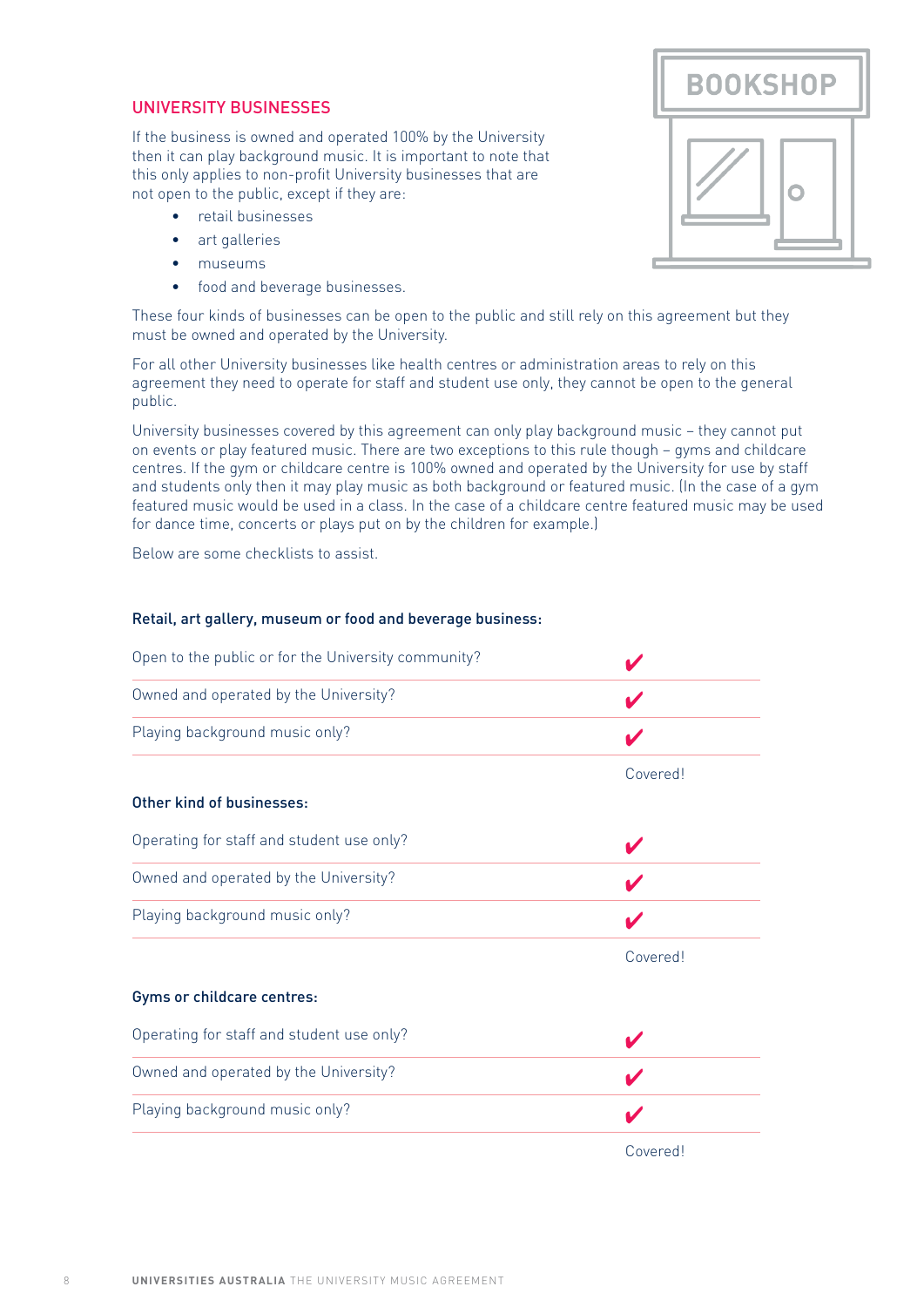#### USING AND MAKING RECORDINGS AND VIDEOS

Under the agreement, Universities can make audio or audio-visual recordings:

- to play at University events and graduations
- to use on hold on a telephone system
- of university events
- that will be used for University purposes.

Making audio recordings could include recording performances or digitising existing commercial sound recordings. Making audio-visual recordings is making a video with music in it (a synchronisation – there is more on this below), this includes recording lectures and lessons, or events, graduation ceremonies or University activities.

There are certain ways Universities can store or share the audio and audio-visual recordings they make for the purposes above. These are that Universities can:

- Store them on the University LMS or other system as long as it is password protected and only accessible by staff and students.
- Supply physical recordings of University events to staff and students and their immediate family for private and domestic use either for free or for a cost recovery price.

Audio-only recordings can also be:

• streamed via the University website

They cannot be:

• streamed via official University social media channels

#### **SYNCHRONISATIONS**

The restrictions regarding synchronisations – that is audio-visual recordings – are different to those regarding audio-only recordings. That is because the way the rights are being used is quite different and therefore the licensing parameters are different.

If you need a refresher on the definition of a synchronisation, it means to put music together with video footage. Synchronisations can be made 'in-context' which means you are capturing the music at the same time as you are capturing the video footage (for example, you are recording a concert or recital). Synchronisations can also be made 'post-production' which means you have some video footage and you use editing software to put music behind that footage (for example, making a short film).

As noted above, there are two kinds of synchronisations. There are in-context synchronisations and post-production synchronisations. These need to be treated differently. The reason for this is that ARIA only has the right from its members to license in-context synchronisations, not post-production synchronisations. Please refer to the outline above of what rights each organisation licences to refresh your memory on ARIA's rights if needed.

#### **It is important to note that if you are making lessons or lectures that contain music available online in an audio or audio-visual format that means a synchronisation is taking place and these rules apply.**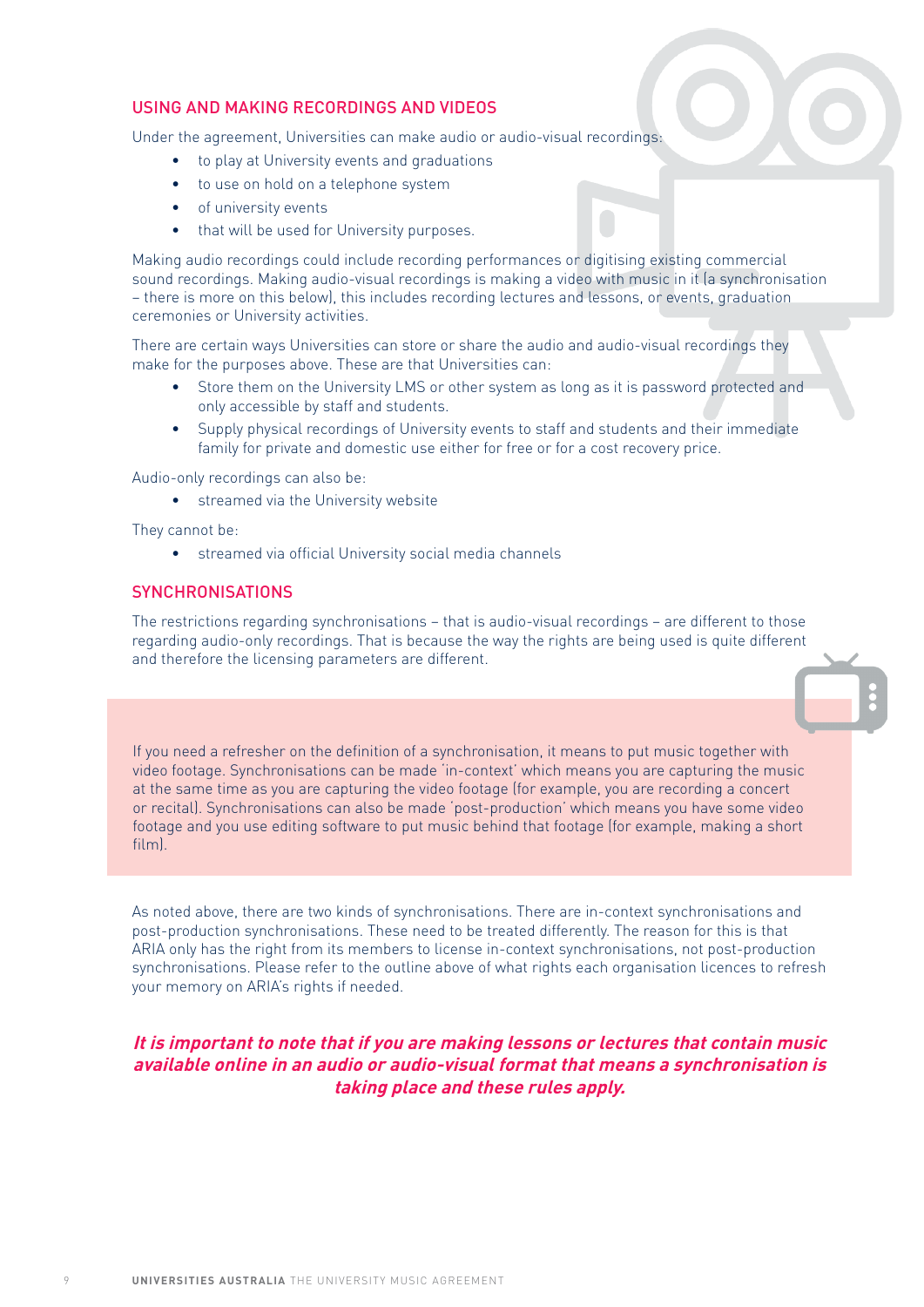#### Synchronisations that use ARIA sound recordings

If the University makes an in-context synchronisation that uses a commercial sound recording it is allowed to:

- store it on a password-protected University platform like an LMS
- stream it on the University website (it must be the University website that ends with .edu.au or .edu)
- provide it to staff and students in a physical format for free or at a cost recovery price.

If the University makes a post-production synchronisation that uses a commercial sound recording it is only allowed to:

- store it on a password-protected University platform like an LMS
- provide it to staff and students in a physical format for free or at a cost recovery price.

You will note the difference is that in-context synchronisations can be made available on the University website while post-production synchronisations must be behind a password on a University platform (like an LMS).

#### Synchronisations that use non-ARIA sound recordings

If your synchronisation does not contain an ARIA sound recording, the rules are different. As you will know from reading Part A, ARIA represents the reproduction right in the sound recording and AMCOS represents the reproduction right in the musical work.

ARIA does not have the right from its members to license the use of their sound recordings in any synchronisation that is shared on social media as part of this licence (post-production or in-context). AMCOS however does have this right from its members in respect of the musical work.

So, if you are using a recording in your synchronisation that you have made yourself (e.g. your University orchestra or jazz band was recorded playing the piece) then this is not an ARIA-controlled sound recording. That means the ARIA rights do not come into play, only the AMCOS rights in the musical work. This in turn means the synchronisation can be:

- stored on a password-protected University platform like an LMS
- streamed on the University website (it must be the University website that ends with .edu.au  $or$   $edul$
- streamed on the official University social media platforms
- provided to staff and students in a physical format for free or at a cost recovery price.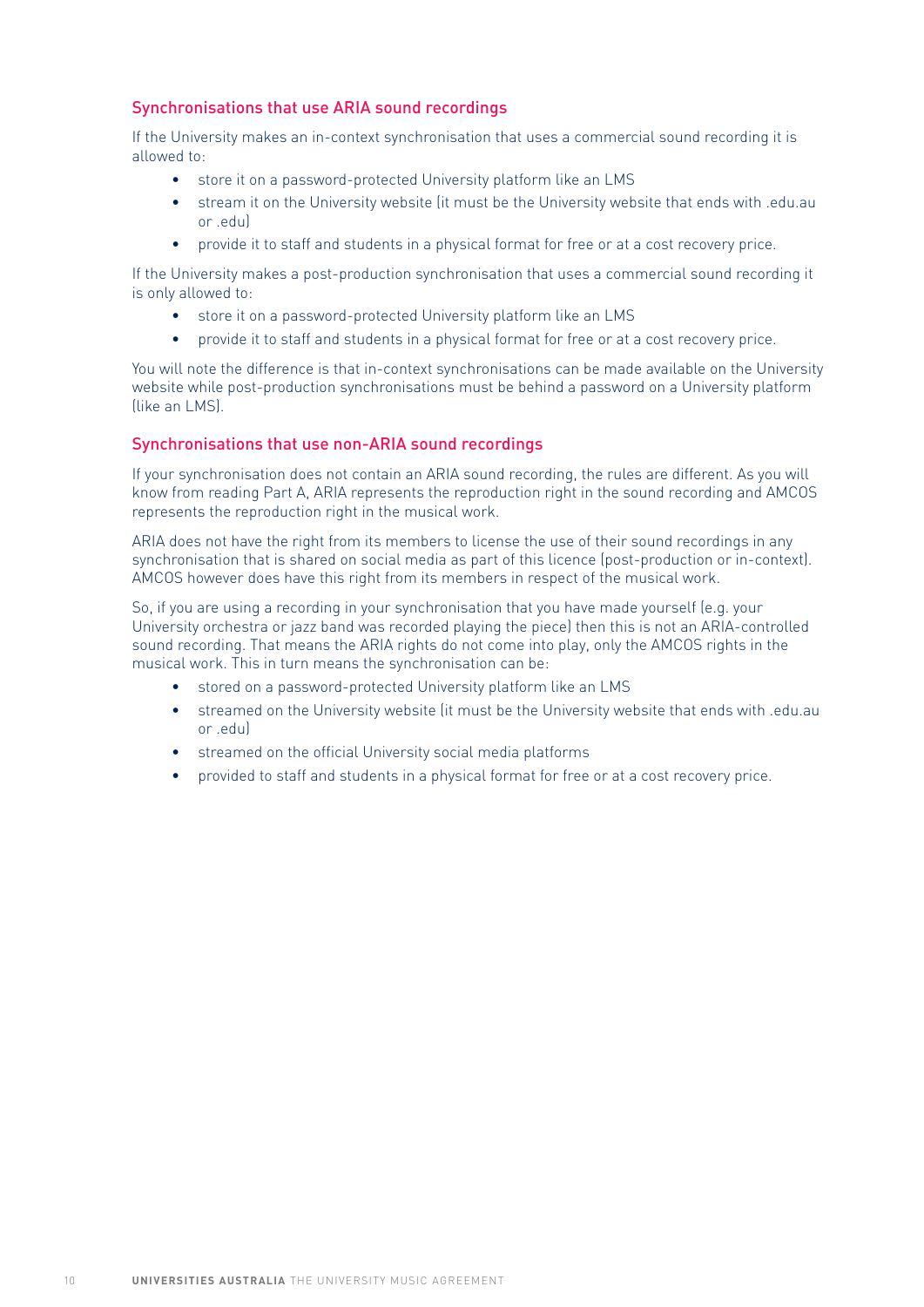The table below sets things out a little more clearly:

| Synchronisation<br>type          | <b>Sound</b><br>recording type                           | <b>Usage type</b>                                | <b>AMCOS right</b>       | <b>ARIA right</b>                                            |
|----------------------------------|----------------------------------------------------------|--------------------------------------------------|--------------------------|--------------------------------------------------------------|
| In-Context                       | Commercial<br>sound recording                            | Stream on<br>University<br>website               | $\triangleright$ Covered | $\triangleright$ Covered                                     |
| In-Context                       | Commercial<br>sound recording                            | Stream on<br>University social<br>media channels | $\triangleright$ Covered | X Not covered                                                |
| In-Context                       | Commercial<br>sound recording                            | Store on<br><b>University LMS</b>                | Covered                  | $\triangleright$ Covered                                     |
| Post-production                  | Commercial<br>sound recording                            | Stream on<br>University<br>website               | $\triangleright$ Covered | $X$ Not covered                                              |
| Post-production                  | Commercial<br>sound recording                            | Stream on<br>University social<br>media channels | $\triangleright$ Covered | $X$ Not covered                                              |
| Post-production                  | Commercial<br>sound recording                            | Store on<br><b>University LMS</b>                | $\triangleright$ Covered | $\bigvee$ Covered                                            |
| In-Context or<br>post-production | University-<br>or staff- or<br>student-made<br>recording | Stream on<br>University<br>website               | $\triangleright$ Covered | Not applicable -<br>no commercial<br>sound recording<br>used |
| In-Context or<br>post-production | University-<br>or staff- or<br>student-made<br>recording | Stream on<br>University social<br>media channels | $\triangleright$ Covered | Not applicable -<br>no commercial<br>sound recording<br>used |
| In-Context or<br>post-production | University-<br>or staff- or<br>student-made<br>recording | Store on<br><b>University LMS</b>                | $\triangleright$ Covered | Not applicable -<br>no commercial<br>sound recording<br>used |

The flow chart on the next page may also help.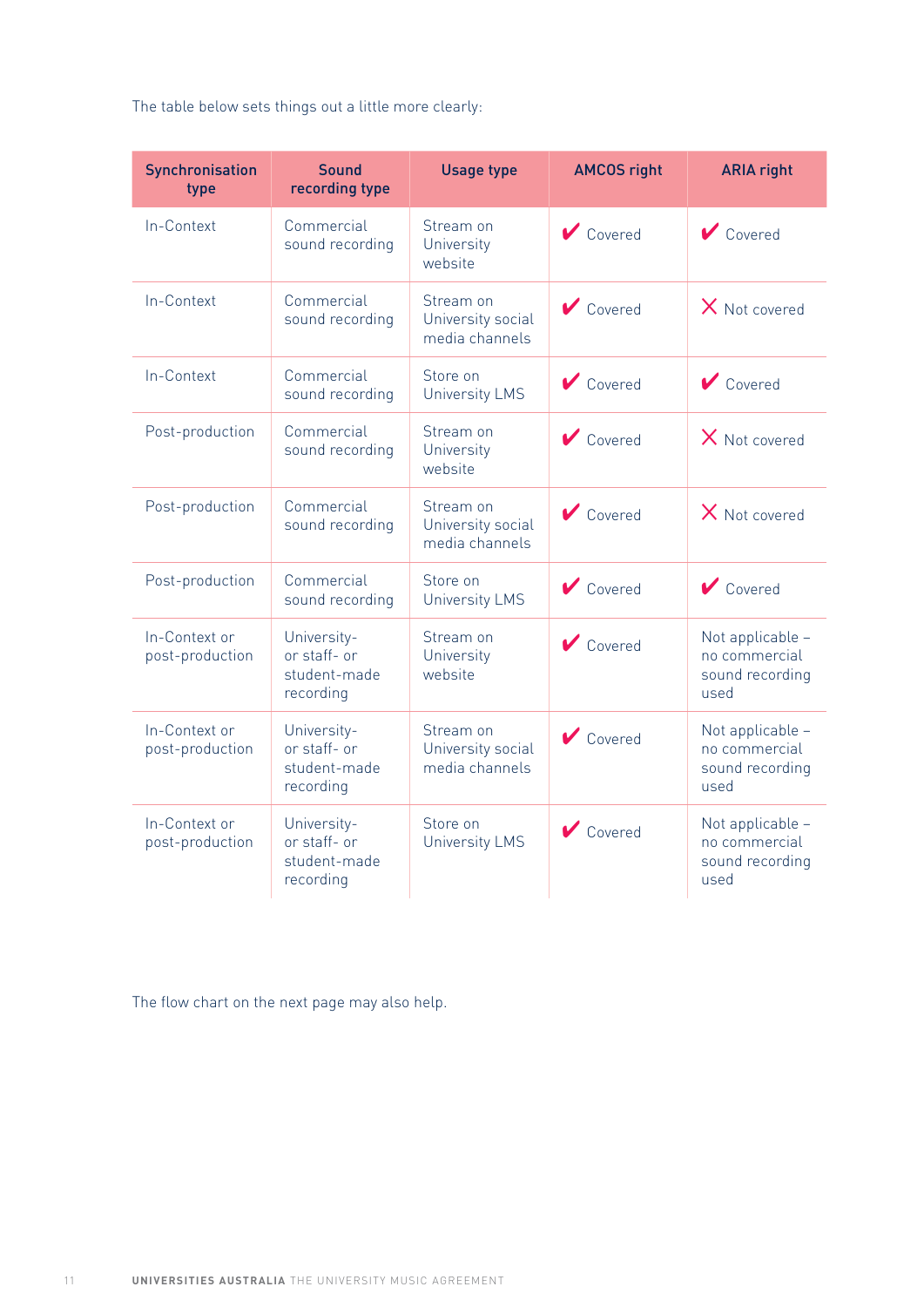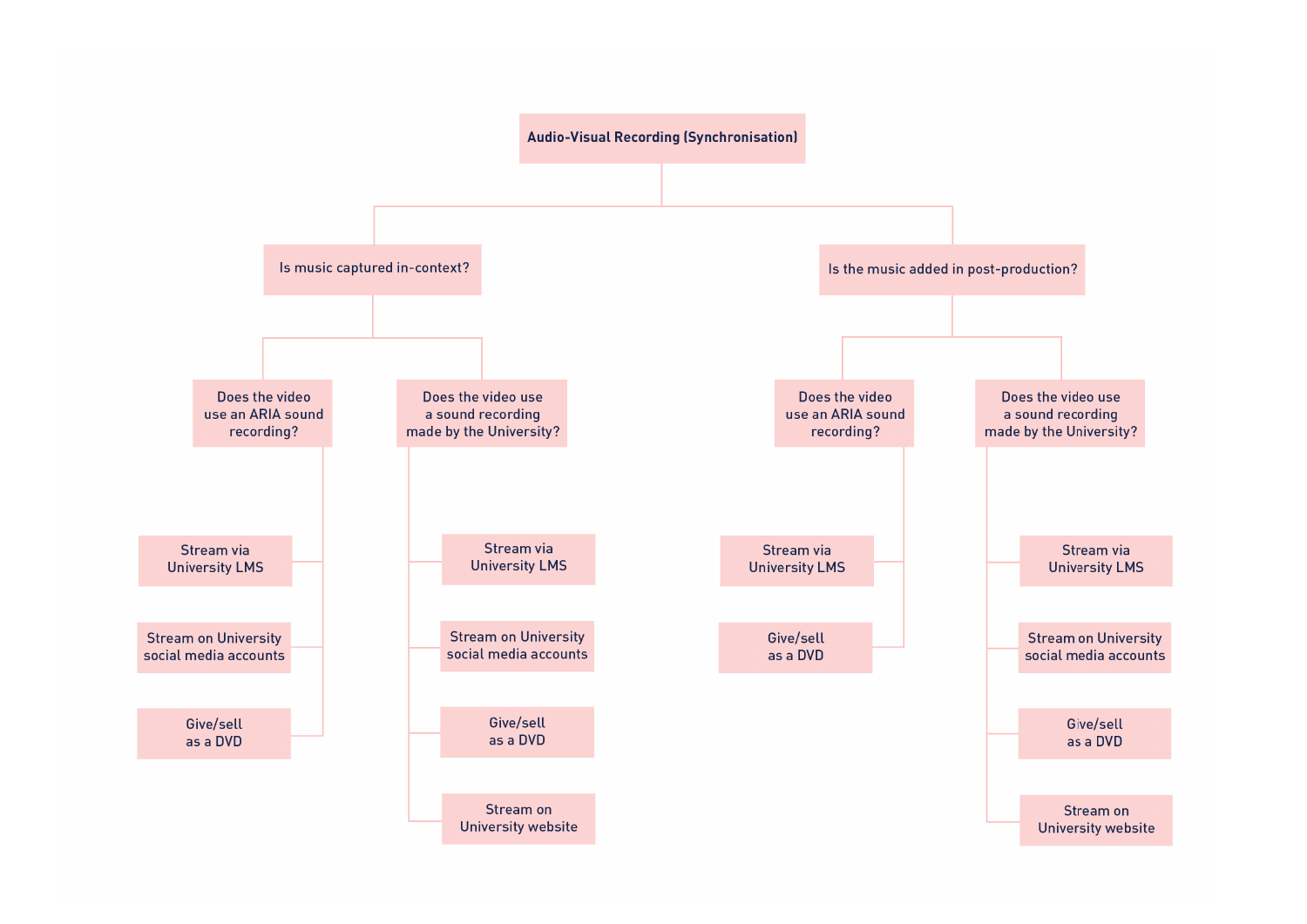There are quite a few limitations to these rights that are detailed in Schedule G of the agreement. These include (but are not limited to) that Universities cannot:

- remix, arrange, adapt, mash up or otherwise debase a work or recording
- make available recordings for download by way of the internet (the licence only allows streaming from the internet in the limited circumstances above)
- allow a stream of a graduation ceremony to be available online for more than 30 days after that graduation ceremony occurred
- include any advertising or promotional material on any recording made under the agreement.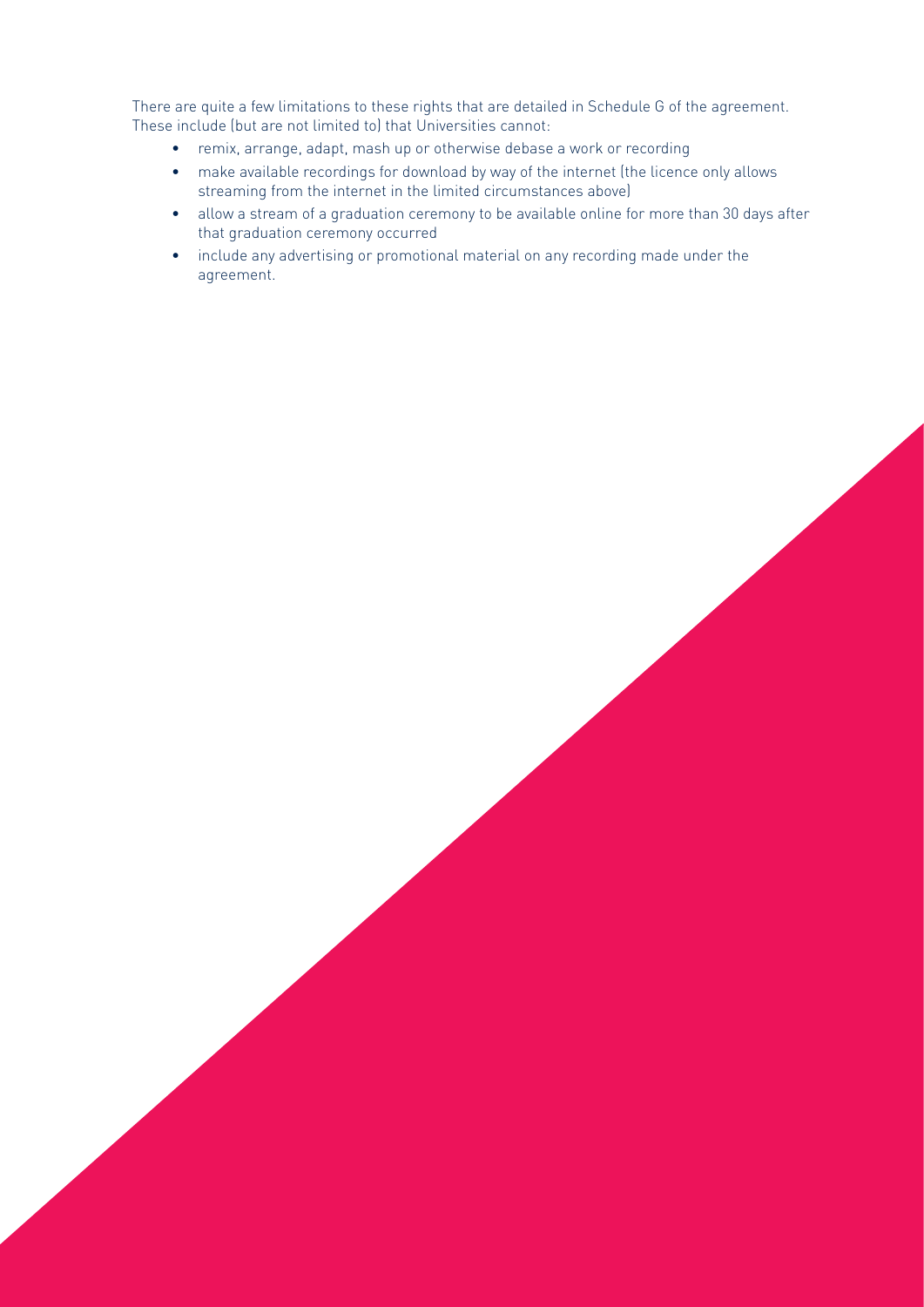#### **TIER TWO – USING PRINT MUSIC**

The agreement allows Universities that opt into Tier Two to make copies of sheet music. If the University does not opt into this Tier, it cannot rely on the rights outlined below.

Please check with your University Copyright Office if you are unsure whether your University has opted in.

If your University has opted into this tier you are able to:

Tier one covers the following kinds of uses:

- copy sheet music (physically or digitally) for
	- educational purposes (i.e. use in a course of instruction or research)
	- the purpose of giving a performance at a University event
- store your digital copies on a password protected University platform like an LMS
- allow staff and students to access those digital copies from a password protected University platform like an LMS.

Universities may only make copies for those staff and students who need them. You must not copy in excess of what is needed. By way of example, if you have 30 students in the class and one lecturer, you may make up to 31 copies in total, no more.

Only staff and students may use the copies made under this agreement. No one else must have access to them and they must not be lent to anyone including to another University.

Furthermore, copies must be destroyed when they are no longer needed. For example, the lecturer above makes 31 copies of a movement from Stravinsky's Rite of Spring for use in her course Riot at the Ballet - Stravinsky and the Ballet Russes. The course runs in Autumn semester 2020 and will not run again until Autumn 2021. That lecturer needs to destroy the 31 copies she made for Autumn 2020 and then in Autumn 2021 make another batch of copies for the 30 students enrolled in that class.

Destroying copies includes disposing of photocopies or deleting digital files.

#### All copies that are made need to be marked or labelled with the following information:

Copy made pursuant to a licence between Universities Australia and AMCOS. Title of work Composer Lyricist Arranger (if applicable)

There are a few other restrictions around how copies can be made and used. They include (but are not limited to):

- the copies must be made from a legal original score that is owned by the University copies from lecturer or students' own scores, or borrowed scores is not allowed, nor is copying from copies
- all digital copies must be stored behind a password and must not be able to be accessed by the public or anyone other than University staff or students
- Universities cannot make arrangements or change lyrics
- Universities cannot sell, hire or otherwise make available any of the copies they make under this agreement other than as allowed above.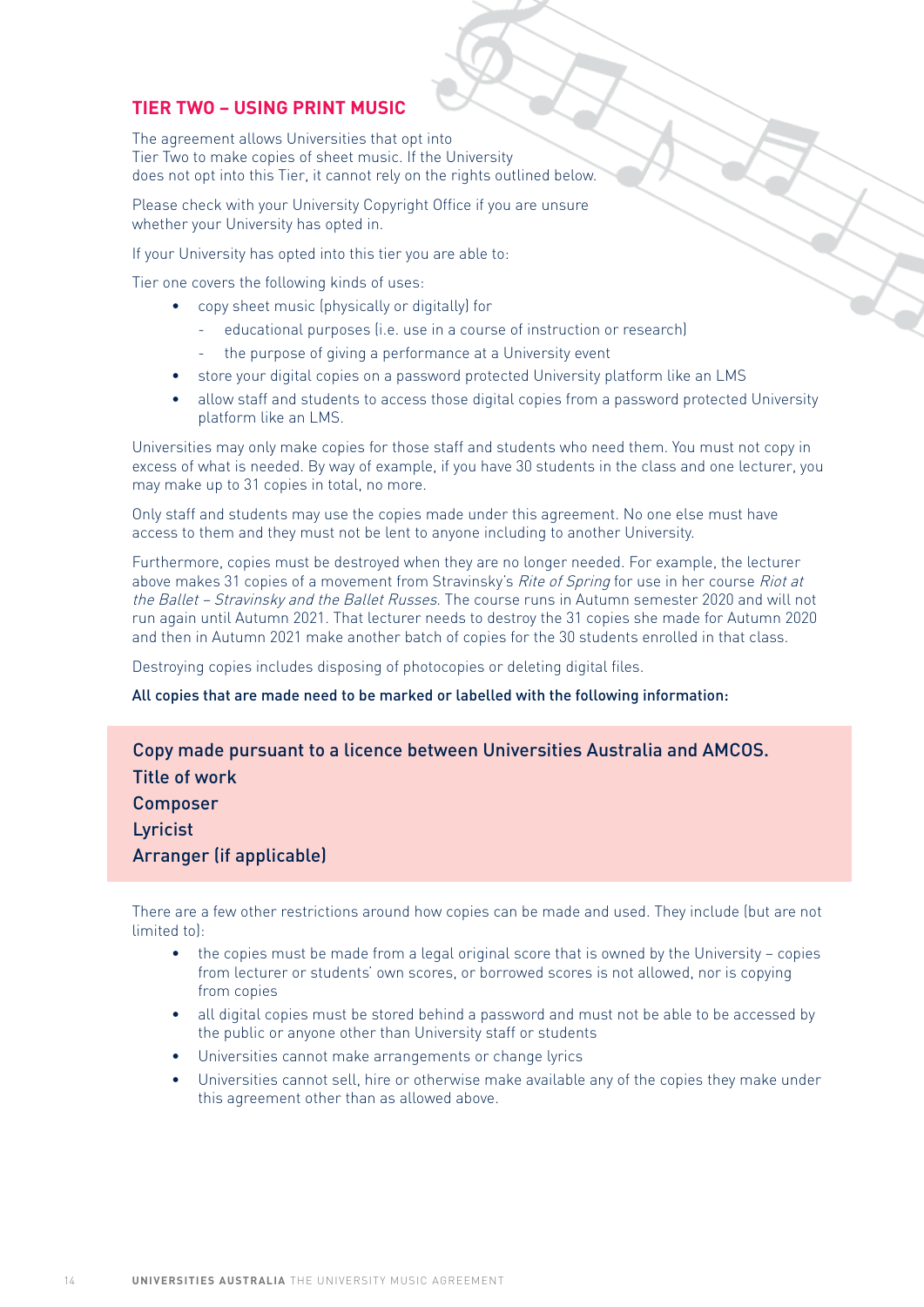#### **AGREEMENT ADMINISTRATION**



#### **INVOICES**

Invoices are issued each year by 31 March.

One invoice is issued by AMCOS (on behalf of APRA and AMCOS) for 50% of the total amount payable and another is issued by ARIA (on behalf of ARIA and PPCA) for the other 50%.

In 2021 the amount payable for Tier One is \$3,200,000, to be split between all 39 Universities. The way this is split is set out in Schedule I of the agreement. Each year this amount is adjusted according with CPI.

In 2021 the amount payable for Tier Two is \$17,500 per University that opts in. Each year this amount is adjusted according to CPI.



#### **SURVEY**

Each year the Universities must provide records of their usage.

For Tier One, Universities must provide details of what recordings are on their Central Units (see Schedule H for information on what constitutes a Central Unit). For example, if you have a system that you can store music on so that other students can access it, then those works should be included in the survey.

For Tier Two, Universities must keep full records of the musical scores purchased by the University in that contract year.

Universities Australia notifies each University every year on 31 October that the survey is coming up. The date on which data is collected is 30 November each year. You must provide your data to Universities Australia by 31 December each year. Universities Australia passes this on to the licensors by 31 January each year.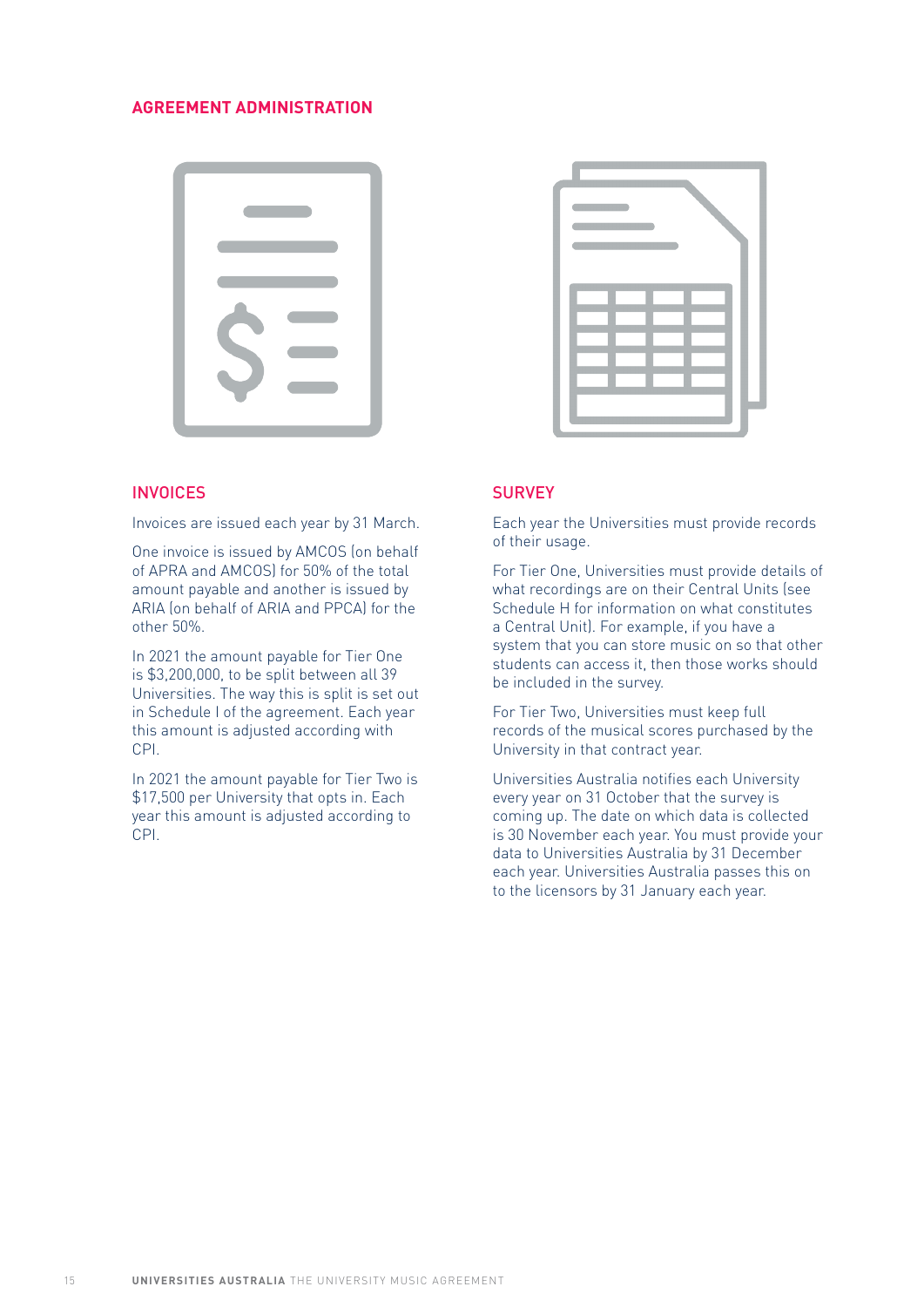## **PART C - FAQs**

#### **PERFORMANCES**

#### What is a University event?

A University event is an event that is organised and authorised by the University. University events include concerts, recitals, alumni events, gallery exhibitions, O-Week celebrations, movie nights and other similar events. Events can be on or off campus to qualify and they can be open to the public. Events that are held by third-parties such as concert promoters are not considered to be University events even if they are held on campus for University students.

#### What is the difference between a University activity and a University event?

A University event is an event or occurrence that you promote – to the University or wider community – such as a concert, recital, play, open day/week, NAIDOC week celebration, food truck night, movie night, alumni evening, patrons' dinner.

A University activity is solely or jointly facilitated with students and their research collaborators, for the purpose of teaching, learning, research, extracurricular activities, community engagement and other activities required by the University to provide services to its staff, students and members of the University community. These include things like gallery showings, installations, museum walkthroughs, Vivid light shows.

University events and activities do cross over from time to time and the difference between them can be vague. The only reason they are to be treated differently under this agreement is that there is a ticket price threshold for University events (excluding graduations for which there is no threshold) and there is no threshold for University activities.

Both can be held on or off the University campus and still have coverage under this agreement.

What about online classes or events over Zoom or Teams?

The agreement covers music to be used in a course of instruction (with limitations as detailed above) whether that instruction is given in person or online. If the instruction is given online it is best practice that the class is password protected to ensure that only staff and students may access the lesson.

If the University is running an event online it must manage the synchronisation and stream in line with the rules detailed above.

#### What do we do if we want to use music in a dramatic context?

If you want to use music in conjunction with a presentation live on stage that has a storyline and one or more narrators or characters then you need to approach APRA directly for licensing. Make sure you give yourself a lot of lead time to get the appropriate licensing in place – it can take some time.

What do we do if we want to run an event – online or in person – where ticket prices are more than \$40 (plus GST)?

You need to get an event licence from OneMusic Australia (www.onemusic.com.au). Make sure you give yourself plenty of time to arrange this licence as it can take a few weeks to process.

#### Are we able to screen movies under this licence?

You need to make sure you have a licence from the film distributor to screen the movie itself. This agreement will cover the performance of the music that is contained in the film as long as the conditions of the agreement are met – including that ticket prices do not exceed \$40 (plus GST), that the film is from a legitimate source.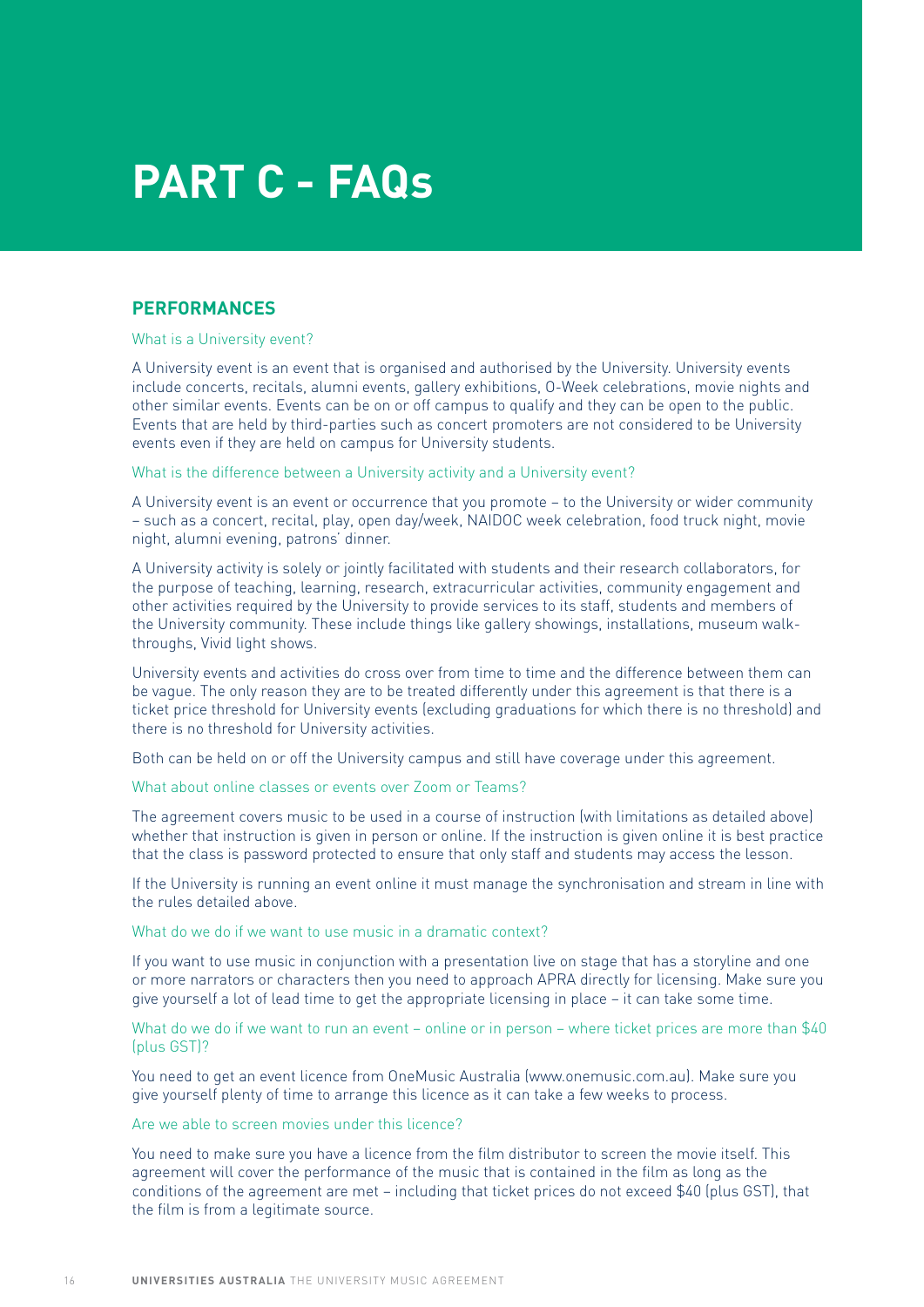#### **RECORDINGS AND SYNCHRONISATIONS**

#### Where can we source legal sound recordings?

As long as you are not illegally downloading or streaming the recording – such as from The Pirate Bay or similar – but instead purchasing the recording or stream from a legitimate provider, then this is considered 'legally sourcing' the recording.

#### Can we give online lectures that contain music?

Yes– even if they are streamed via a platform like Zoom or Teams. You need to consider though that in making a recording of lecture that contains music you are making a synchronisation and you must treat that audio-visual file according to the limitations surrounding synchronisations above.

#### Can our marketing team put videos containing music on our social media channels?

Probably – but remember there are really specific rules about what you can do with synchronisations in an online context. See Part B above for information on this and make sure that if your video has music that you have added to it post-production, that you do not put it on any social media platform if you have used an ARIA sound recording.

#### What is an official University social media channel?

These are official pages on social media platforms (including educational platforms, LinkedIn, Facebook, YouTube, etc) that are in the University's name and are managed by the University. Only authorised staff should be able to upload and edit posts on these channels – not students or people who are not employees of the University. They must be the official channel of the University and be sanctioned by the University. These are usually run by the University marketing and communications teams.

#### Can our marketing team put videos containing music on our website?

Probably – but remember there are really specific rules about what you can do with synchronisations in an online context. See Part B above for information on this and make sure that if your video has music that you have added to it post-production, that you do not put it on your website if you have used an ARIA sound recording. You can only stream a video containing an ARIA sound recording on your website if the music was captured in-context.

Can we make a playlist available from our website?

Yes – you can make audio-only recordings available from your website.

#### Can we stream graduation ceremonies to overseas students and families?

Yes, but you cannot make them available for download and the stream may only be available online for a period of 30 days from the date of graduation. After 30 days they need to move to your LMS and sit behind a password that is available to staff and students only.

#### Can I put a video of my students' music recitals on the University website under this agreement?

Yes, but make sure you are adhering to the rules regarding online synchronisations. If the students are performing the works and not using any ARIA sound recordings then putting their recitals online would be covered for both the University website and official social media channels. If, however, your students have used any ARIA sound recordings (for example they have sampled some Queen recordings and looped them as an accompaniment to their recital), then the use of the ARIA sound recordings means that the student's performance can only be streamed via the University website, not social media channels. It may be shared via the University LMS but not any public facing website.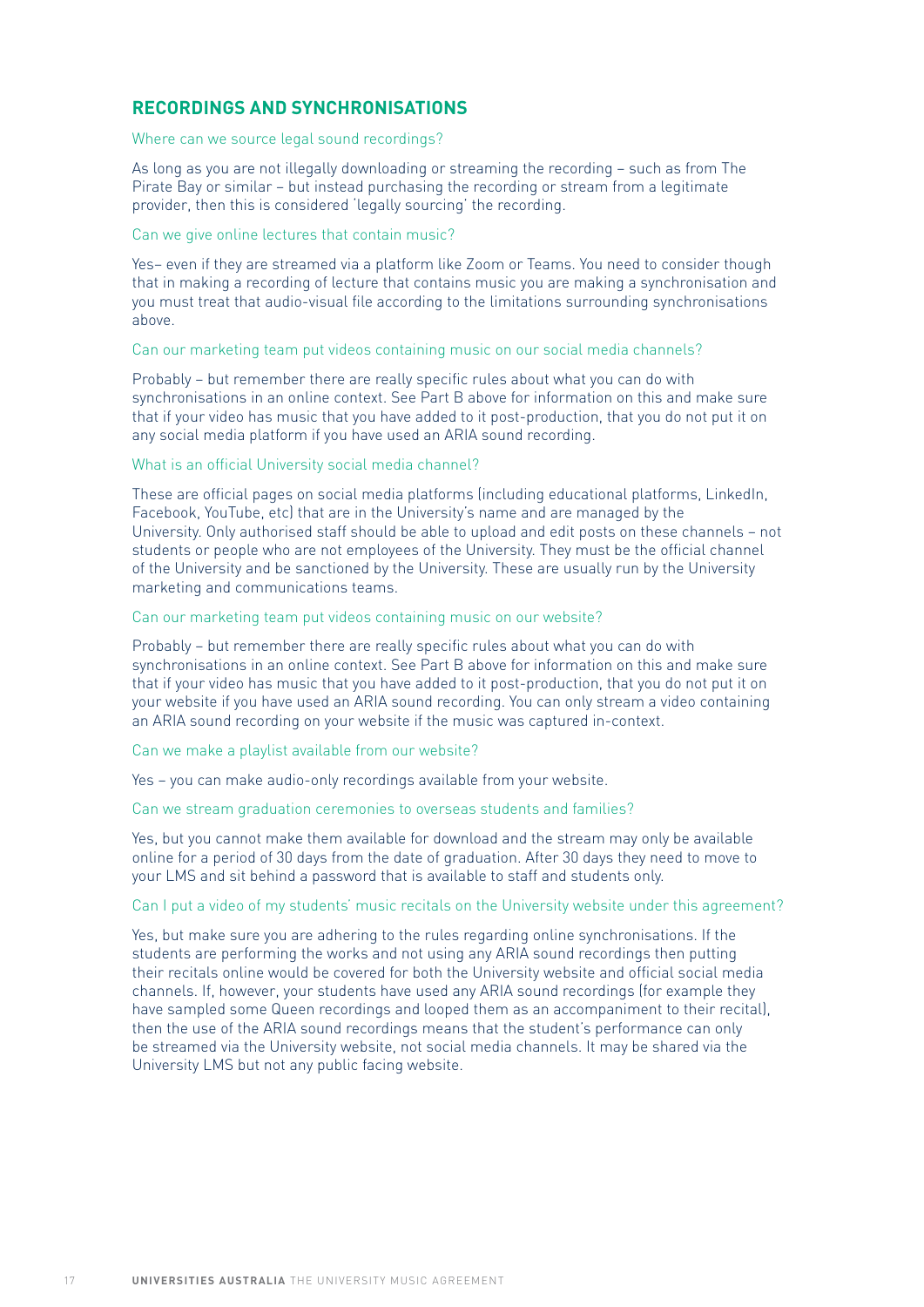#### **OTHER QUESTIONS**

#### Is this a OneMusic Australia agreement?

Technically, no. OneMusic Australia is the trading name of licences issues by APRA, AMCOS and PPCA but since our licence also includes rights from ARIA it is technically not a OneMusic Australia agreement.

#### How are student unions and guilds covered by the agreement?

Student unions, guilds and societies are covered by the agreement if they are owned and operated by the University. It is important to note though that there are two rights that do not extend to student unions, guilds and societies – print music rights and synchronisation rights. If a union, guild or society wants to copy print music or make a video containing music they need to contact AMCOS directly to seek licensing. They are not covered by this agreement to do those two things.

#### How can gyms rely on the agreement?

University gyms that are owned and operated by the University for the use of staff and students (not the general public) are covered to use music either as background music or featured music in classes.

#### How can childcare centres rely on the agreement?

University childcare services that are owned and operated by the University for the use of staff and students (not the general public) for the care of their children are covered to use music either as background music or featured music at events, activities or in class.

Are University businesses, gyms or childcare centres covered by the synchronisation or print rights?

No – they are not covered by synchronisation or print rights (see clause 3.3(a) of the agreement).

Can I use excerpts of musical works in my thesis that will be published?

Not under this agreement. Currently permission from the copyright owner is required to reprint excerpts of musical works in published theses.

What do we do if we want to use an ARIA sound recording in a synchronisation that will be streamed on our social media pages?

You need to seek permission directly from the record label for this use. You'll need to find out who the record label is and contact them directly to discuss your licensing requirements.